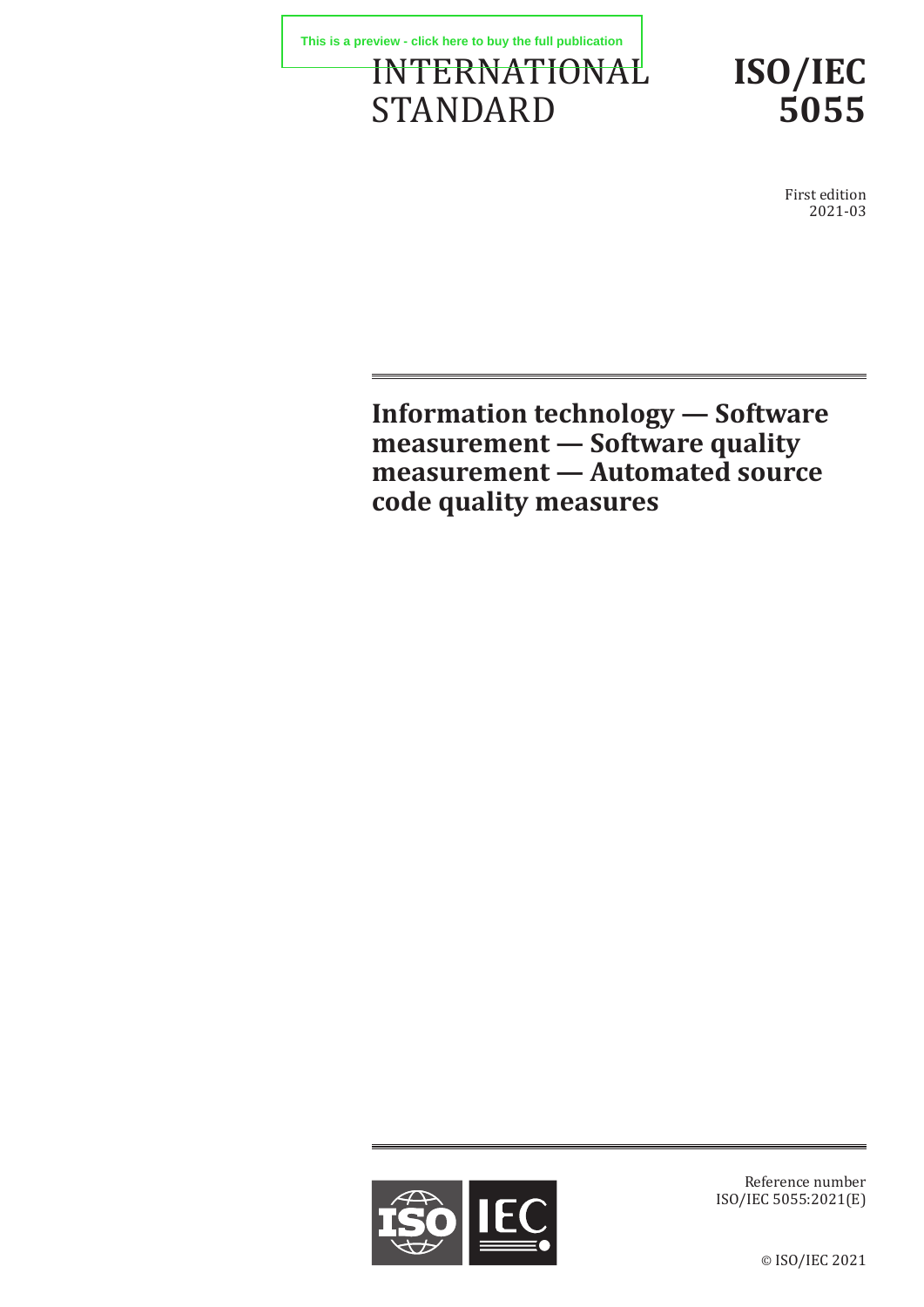

### **COPYRIGHT PROTECTED DOCUMENT**

© ISO/IEC 2021

All rights reserved. Unless otherwise specified, or required in the context of its implementation, no part of this publication may be reproduced or utilized otherwise in any form or by any means, electronic or mechanical, including photocopying, or posting on the internet or an intranet, without prior written permission. Permission can be requested from either ISO at the address below or ISO's member body in the country of the requester.

ISO copyright office CP 401 • Ch. de Blandonnet 8 CH-1214 Vernier, Geneva Phone: +41 22 749 01 11 Email: copyright@iso.org Website: www.iso.org

Published in Switzerland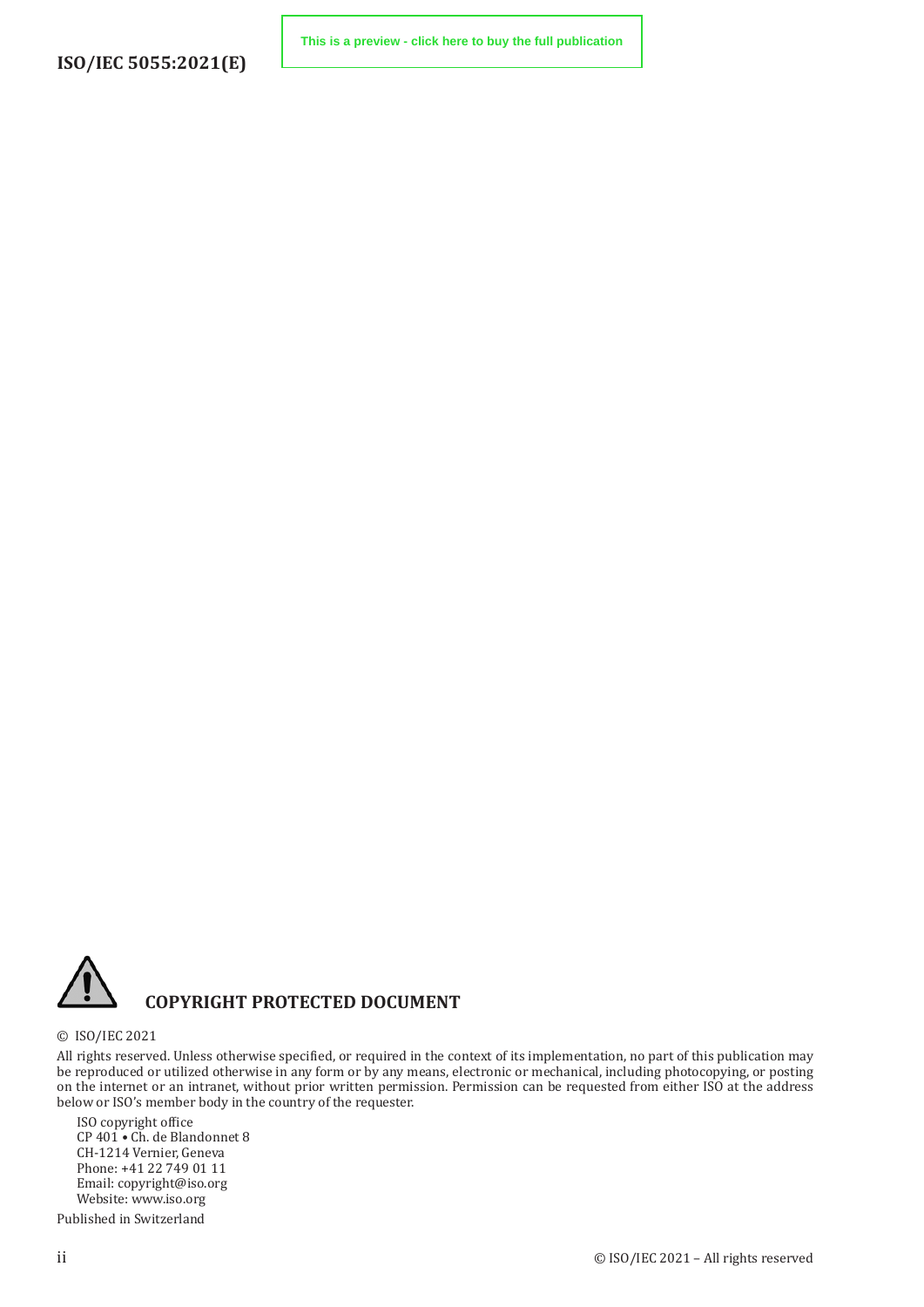# **Contents**

| $\mathbf{1}$<br>1.1<br>1.2 |                                                                                            |
|----------------------------|--------------------------------------------------------------------------------------------|
| $\mathbf{2}$               |                                                                                            |
| 3                          |                                                                                            |
| $\overline{\mathbf{4}}$    |                                                                                            |
| 5                          |                                                                                            |
| 6<br>6.1<br>6.2            | Weaknesses Included in Quality Measures and Representation Metamodels 8                    |
| 6.3                        |                                                                                            |
| 6.4                        | Automated Source Code Maintainability Measure Element Descriptions 9                       |
| 6.5                        | Automated Source Code Performance Efficiency Measure Element Descriptions  11              |
| 6.6                        | Automated Source Code Reliability Measure Element Descriptions  15                         |
| 6.7                        |                                                                                            |
| 6.8                        |                                                                                            |
| 6.9<br>6.10                |                                                                                            |
| 6.11                       |                                                                                            |
|                            |                                                                                            |
| 7                          |                                                                                            |
| 7.1                        |                                                                                            |
| 7.1.1                      |                                                                                            |
| 7.1.2<br>7.1.3             |                                                                                            |
| 7.1.4                      |                                                                                            |
| 7.1.5                      |                                                                                            |
| 7.1.6                      |                                                                                            |
| 7.1.7                      |                                                                                            |
| 7.1.8                      |                                                                                            |
| 7.1.9                      | CWE-1075 Unconditional Control Flow Transfer Outside of Switch Block  40                   |
|                            |                                                                                            |
|                            | 7.1.11 CWE-1054 Invocation of a Control Element at an Unnecessarily Deep Horizontal Layer  |
|                            | 7.1.12 CWE-1064 Invokable Control Element with Signature Containing an Excessive           |
|                            |                                                                                            |
|                            | 7.1.13 CWE-1084 Invokable Control Element with Excessive File or Data Access Operations    |
|                            | 7.1.14 CWE-1051 Initialization with Hard-Coded Network Resource Configuration Data 42      |
|                            | 7.1.15 CWE-1090 Method Containing Access of a Member Element from Another Class 42         |
|                            |                                                                                            |
|                            |                                                                                            |
|                            |                                                                                            |
|                            |                                                                                            |
|                            | 7.1.20 CWE-1045 Parent Class with a Virtual Destructor and a Child Class without a Virtual |
|                            |                                                                                            |
|                            | 7.1.21 CWE-1052 Excessive Use of Hard-Coded Literals in Initialization  44                 |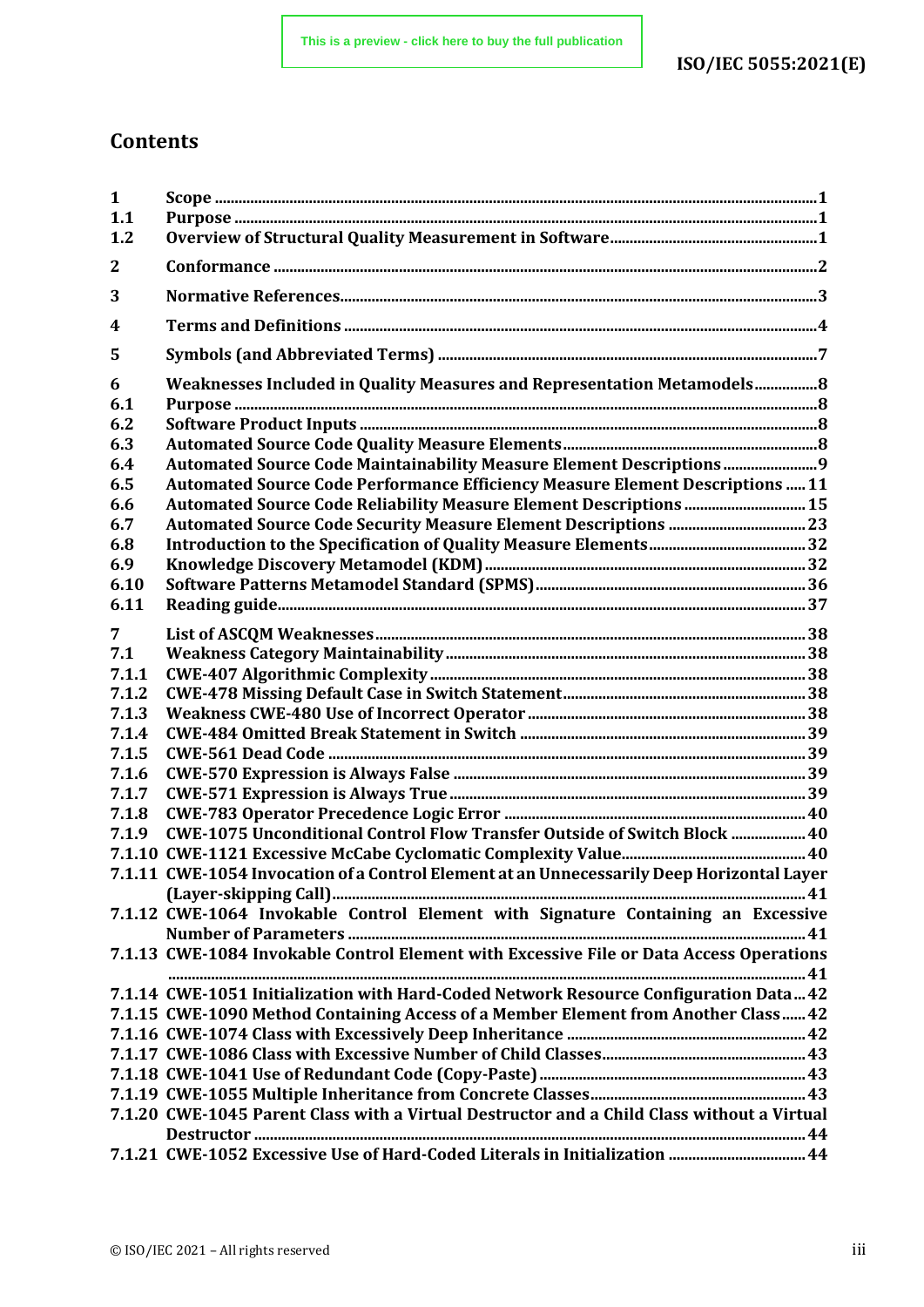|                | 7.1.22 CWE-1048 Invokable Control Element with Large Number of Outward Calls (Excessive |  |
|----------------|-----------------------------------------------------------------------------------------|--|
|                |                                                                                         |  |
|                |                                                                                         |  |
|                | 7.1.24 CWE-1085 Invokable Control Element with Excessive Volume of Commented-out Code   |  |
|                |                                                                                         |  |
|                | 7.1.26 CWE-1080 Source Code File with Excessive Number of Lines of Code 46              |  |
|                |                                                                                         |  |
|                | 7.1.28 CWE-1087 Class with Virtual Method without a Virtual Destructor  46              |  |
|                |                                                                                         |  |
|                |                                                                                         |  |
| 7.2            |                                                                                         |  |
| 7.2.1          |                                                                                         |  |
|                | CWE-401 Improper Release of Memory Before Removing Last Reference ('Memory              |  |
|                |                                                                                         |  |
| 7.2.2          |                                                                                         |  |
| 7.2.3          |                                                                                         |  |
| 7.2.4          |                                                                                         |  |
| 7.2.5          | CWE-775 Missing Release of File Descriptor or Handle after Effective Lifetime  49       |  |
| 7.2.6          | CWE-1073 Non-SQL Invokable Control Element with Excessive Number of Data                |  |
|                |                                                                                         |  |
| 7.2.7          | <b>CWE-1057 Data Access Operations Outside of Designated Data Manager Component</b>     |  |
|                |                                                                                         |  |
| 7.2.8          | CWE-1043 Storable and Member Data Element Excessive Number of Aggregated                |  |
|                |                                                                                         |  |
| 7.2.9          | CWE-1072 Data Resource Access without use of Connection Pooling50                       |  |
|                | 7.2.10 CWE-1060 Excessive Number of Inefficient Server-Side Data Accesses51             |  |
|                |                                                                                         |  |
|                | 7.2.12 CWE-1046 Creation of Immutable Text Using String Concatenation 51                |  |
|                | 7.2.13 CWE-1042 Static Member Data Element outside of a Singleton Class Element 52      |  |
|                | 7.2.14 CWE-1049 Excessive Data Query Operations in a Large Data Table 52                |  |
|                | 7.2.15 CWE-1067 Excessive Execution of Sequential Searches of Data Resource52           |  |
|                |                                                                                         |  |
|                |                                                                                         |  |
|                | 7.2.18 CWE-1050 Excessive Platform Resource Consumption within a Loop53                 |  |
|                | 7.2.19 CWE-1060 Excessive Number of Inefficient Server-Side Data Accesses54             |  |
|                |                                                                                         |  |
| 7.3            |                                                                                         |  |
| 7.3.1          | <b>CWE-119 Improper Restriction of Operations within the Bounds of a Memory Buffer</b>  |  |
| 7.3.2          | CWE-120 Buffer Copy without Checking Size of Input ('Classic Buffer Overflow')55        |  |
|                |                                                                                         |  |
| 7.3.3<br>7.3.4 |                                                                                         |  |
|                |                                                                                         |  |
| 7.3.5          | CWE-130 Improper Handling of Length Parameter Inconsistency56                           |  |
| 7.3.6          |                                                                                         |  |
| 7.3.7          |                                                                                         |  |
| 7.3.8          |                                                                                         |  |
| 7.3.9          |                                                                                         |  |
|                |                                                                                         |  |
|                |                                                                                         |  |
|                |                                                                                         |  |
|                |                                                                                         |  |
|                |                                                                                         |  |
|                |                                                                                         |  |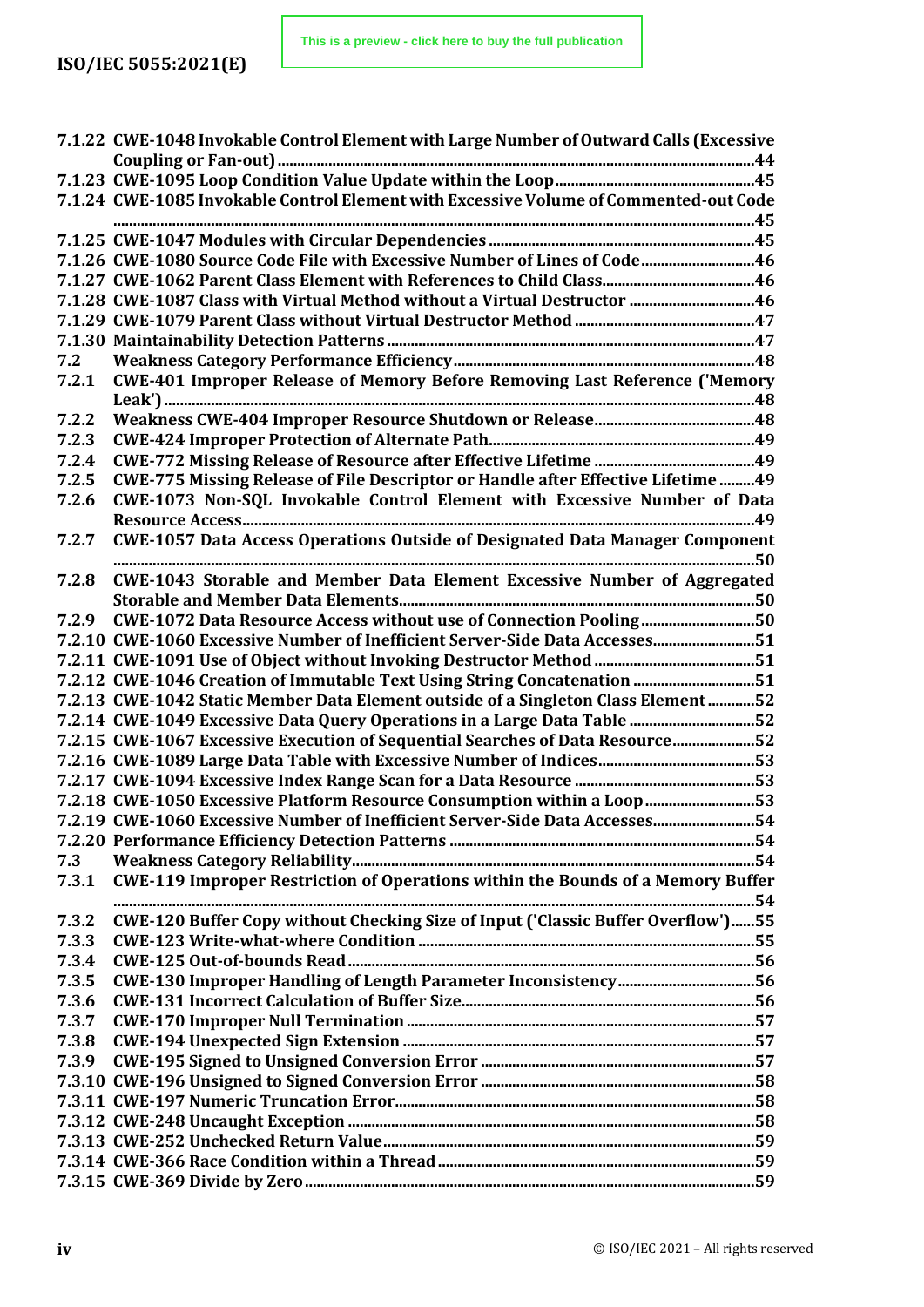| 7.3.20 CWE-401 Improper Release of Memory Before Removing Last Reference ('Memory       |  |
|-----------------------------------------------------------------------------------------|--|
|                                                                                         |  |
|                                                                                         |  |
|                                                                                         |  |
|                                                                                         |  |
|                                                                                         |  |
|                                                                                         |  |
|                                                                                         |  |
|                                                                                         |  |
|                                                                                         |  |
|                                                                                         |  |
| 7.3.30 CWE-543 Use of Singleton Pattern Without Synchronization in a Multithreaded      |  |
|                                                                                         |  |
|                                                                                         |  |
| 7.3.32 CWE-567 Unsynchronized Access to Shared Data in a Multithreaded Context 64       |  |
| 7.3.33 CWE-595 Comparison of Object References Instead of Object Contents 65            |  |
|                                                                                         |  |
|                                                                                         |  |
|                                                                                         |  |
|                                                                                         |  |
|                                                                                         |  |
|                                                                                         |  |
|                                                                                         |  |
| 7.3.40 CWE-703 Improper Check or Handling of Exceptional Conditions  68                 |  |
|                                                                                         |  |
| 7.3.42 CWE-758 Reliance on Undefined, Unspecified, or Implementation-Defined Behavior   |  |
|                                                                                         |  |
|                                                                                         |  |
| 7.3.45 CWE-775 Missing Release of File Descriptor or Handle after Effective Lifetime 69 |  |
|                                                                                         |  |
|                                                                                         |  |
|                                                                                         |  |
|                                                                                         |  |
|                                                                                         |  |
|                                                                                         |  |
|                                                                                         |  |
|                                                                                         |  |
|                                                                                         |  |
|                                                                                         |  |
|                                                                                         |  |
|                                                                                         |  |
|                                                                                         |  |
|                                                                                         |  |
| 7.3.59 CWE-1083 Data Access from Outside Designated Data Manager Component 74           |  |
| 7.3.60 CWE-1058 Invokable Control Element in Multi-Thread Context with non-Final Static |  |
|                                                                                         |  |
| Singleton Class Instance Creation without Proper Locking or<br>7.3.61 CWE-1096          |  |
|                                                                                         |  |
|                                                                                         |  |
|                                                                                         |  |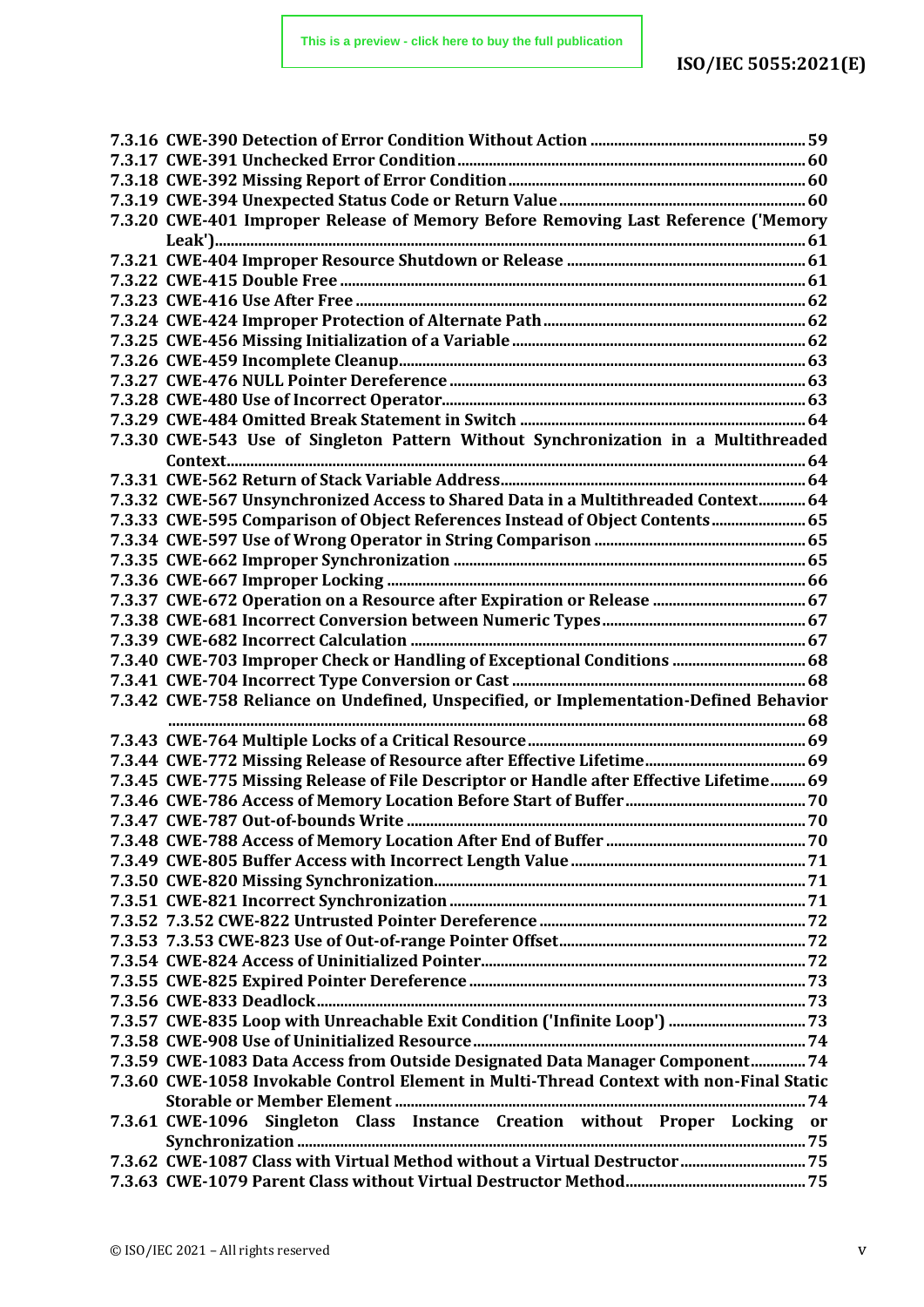|       | 7.3.64 CWE-1045 Parent Class with a Virtual Destructor and a Child Class without a Virtual |  |
|-------|--------------------------------------------------------------------------------------------|--|
|       |                                                                                            |  |
|       | 7.3.65 CWE-1051 Initialization with Hard-Coded Network Resource Configuration Data  76     |  |
|       | 7.3.66 CWE-1088 Synchronous Access of Remote Resource without Timeout76                    |  |
|       |                                                                                            |  |
|       | 7.3.68 CWE-1070 Serializable Storable Data Element with non-Serializable Item Elements     |  |
|       | 7.3.69 CWE-1097 Persistent Storable Data Element without Associated Comparison Control     |  |
|       | 7.3.70 CWE-1098 Data Element containing Pointer Item without Proper Copy Control           |  |
|       |                                                                                            |  |
|       |                                                                                            |  |
|       |                                                                                            |  |
|       |                                                                                            |  |
|       |                                                                                            |  |
|       |                                                                                            |  |
| 7.4   |                                                                                            |  |
| 7.4.1 | Improper Restriction of Operations within the Bounds of a Memory Buffer80                  |  |
| 7.4.2 | CWE-120 Buffer Copy without Checking Size of Input ('Classic Buffer Overflow')81           |  |
| 7.4.3 |                                                                                            |  |
| 7.4.4 |                                                                                            |  |
| 7.4.5 |                                                                                            |  |
| 7.4.6 |                                                                                            |  |
| 7.4.7 |                                                                                            |  |
| 7.4.8 |                                                                                            |  |
| 7.4.9 |                                                                                            |  |
|       |                                                                                            |  |
|       |                                                                                            |  |
|       |                                                                                            |  |
|       | 7.4.13 CWE-22 Improper Limitation of a Pathname to a Restricted Directory ('Path           |  |
|       |                                                                                            |  |
|       |                                                                                            |  |
|       |                                                                                            |  |
|       |                                                                                            |  |
|       |                                                                                            |  |
|       |                                                                                            |  |
|       |                                                                                            |  |
|       |                                                                                            |  |
|       | 7.4.21 CWE-401 Improper Release of Memory Before Removing Last Reference ('Memory          |  |
|       |                                                                                            |  |
|       |                                                                                            |  |
|       |                                                                                            |  |
|       |                                                                                            |  |
|       |                                                                                            |  |
|       |                                                                                            |  |
|       |                                                                                            |  |
|       |                                                                                            |  |
|       |                                                                                            |  |
|       | 7.4.30 CWE-543 Use of Singleton Pattern Without Synchronization in a Multithreaded         |  |
|       |                                                                                            |  |
|       |                                                                                            |  |
|       | 7.4.32 CWE-567 Unsynchronized Access to Shared Data in a Multithreaded Context 90          |  |
|       |                                                                                            |  |
|       |                                                                                            |  |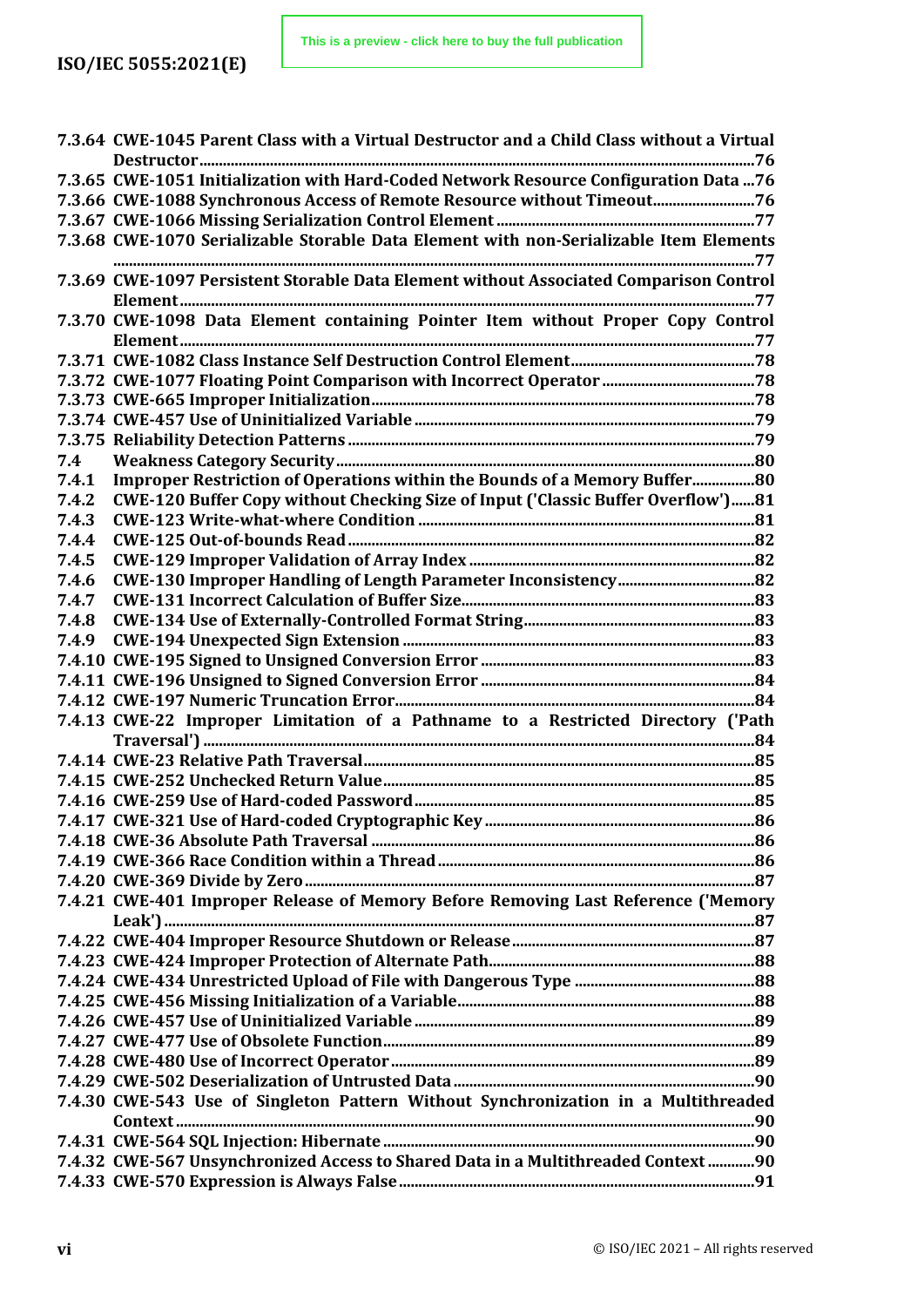|     | 7.4.36 CWE-643 Improper Neutralization of Data within XPath Expressions ('XPath         |  |
|-----|-----------------------------------------------------------------------------------------|--|
|     |                                                                                         |  |
|     | 7.4.37 CWE-652 Improper Neutralization of Data within XQuery Expressions ('XQuery       |  |
|     |                                                                                         |  |
|     |                                                                                         |  |
|     |                                                                                         |  |
|     |                                                                                         |  |
|     |                                                                                         |  |
|     |                                                                                         |  |
|     |                                                                                         |  |
|     |                                                                                         |  |
|     |                                                                                         |  |
|     | 7.4.45 CWE-77 Improper Neutralization of Special Elements used in a Command ('Command   |  |
|     |                                                                                         |  |
|     |                                                                                         |  |
|     | 7.4.47 CWE-775 Missing Release of File Descriptor or Handle after Effective Lifetime 96 |  |
|     |                                                                                         |  |
|     | 7.4.49 CWE-78 Improper Neutralization of Special Elements used in an OS Command ('OS    |  |
|     |                                                                                         |  |
|     |                                                                                         |  |
|     |                                                                                         |  |
|     |                                                                                         |  |
|     |                                                                                         |  |
|     |                                                                                         |  |
|     | 7.4.55 CWE-79 Improper Neutralization of Input During Web Page Generation ('Cross-site  |  |
|     |                                                                                         |  |
|     |                                                                                         |  |
|     |                                                                                         |  |
|     |                                                                                         |  |
|     |                                                                                         |  |
|     |                                                                                         |  |
|     |                                                                                         |  |
|     |                                                                                         |  |
|     |                                                                                         |  |
|     |                                                                                         |  |
|     | 7.4.64 CWE-835 Loop with Unreachable Exit Condition ('Infinite Loop')  101              |  |
|     |                                                                                         |  |
|     | 7.4.66 CWE-89 Improper Neutralization of Special Elements used in an SQL Command ('SQL  |  |
|     |                                                                                         |  |
|     | 7.4.67 CWE-90 Improper Neutralization of Special Elements used in an LDAP Query ('LDAP  |  |
|     |                                                                                         |  |
|     |                                                                                         |  |
|     | 7.4.69 CWE-99 Improper Control of Resource Identifiers ('Resource Injection')  103      |  |
|     | 7.4.70 CWE-611 Improper Restriction of XML External Entity Reference ('XXE')  103       |  |
|     | 7.4.71 CWE-1057 Data Access Control Element from Outside Designated Data Manager        |  |
|     |                                                                                         |  |
|     |                                                                                         |  |
|     |                                                                                         |  |
|     |                                                                                         |  |
|     |                                                                                         |  |
| 8   |                                                                                         |  |
| 8.1 |                                                                                         |  |
| 8.2 |                                                                                         |  |
|     |                                                                                         |  |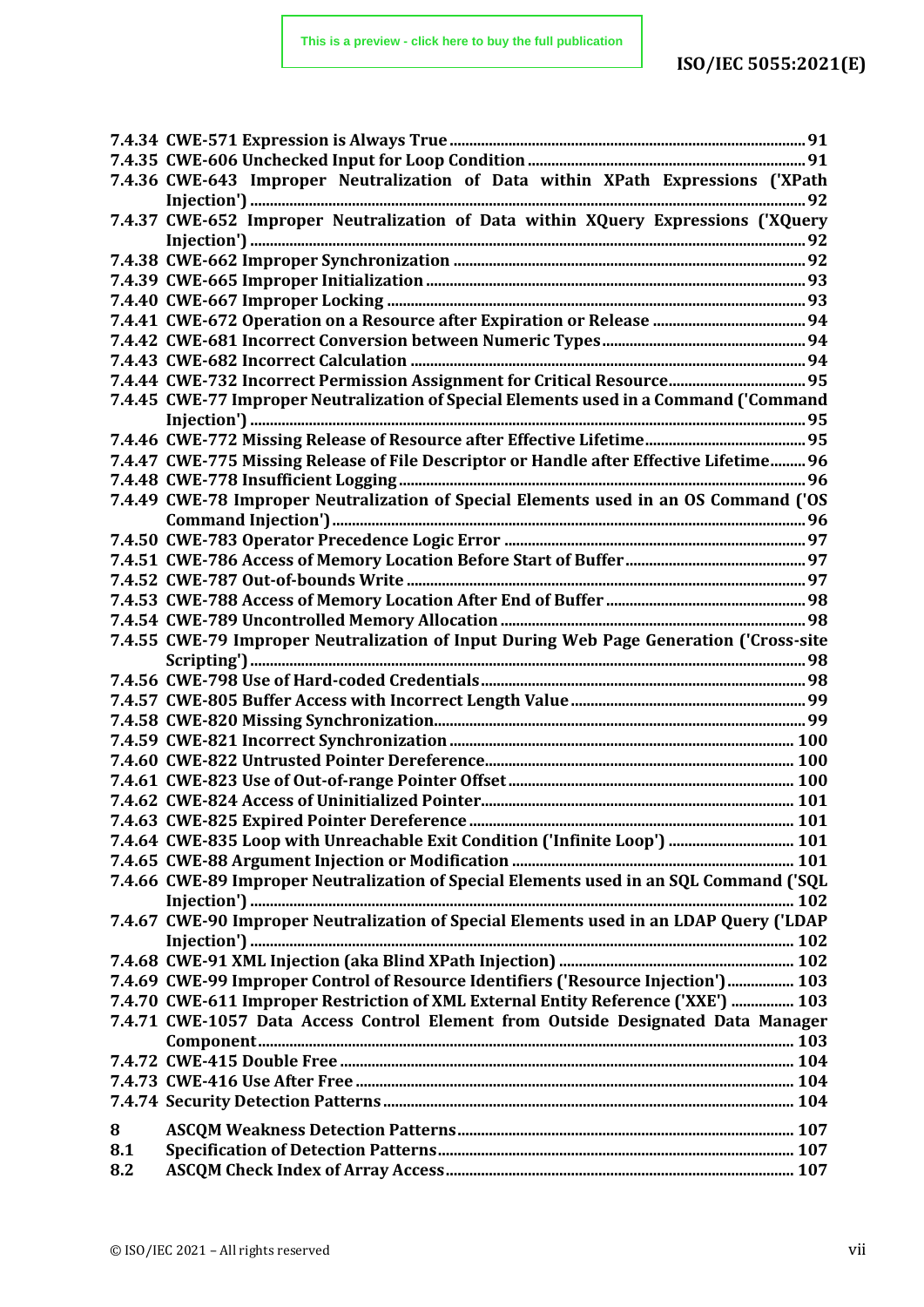| 8.3  |                                                                                        |  |
|------|----------------------------------------------------------------------------------------|--|
| 8.4  | <b>ASCQM Ban String Manipulation Primitives without Boundary Checking Capabilities</b> |  |
| 8.5  | ASCQM Check Input of String Manipulation Primitives with Boundary Checking             |  |
| 8.6  |                                                                                        |  |
| 8.7  | ASCQM Ban Input Acquisition Primitives without Boundary Checking Capabilities          |  |
| 8.8  |                                                                                        |  |
| 8.9  |                                                                                        |  |
| 8.10 |                                                                                        |  |
| 8.11 |                                                                                        |  |
| 8.12 |                                                                                        |  |
| 8.13 |                                                                                        |  |
| 8.14 | ASCQM Implement Copy Constructor for Class with Pointer Resource 117                   |  |
| 8.15 |                                                                                        |  |
| 8.16 |                                                                                        |  |
| 8.17 | ASCQM Ban Variable Increment or Decrement Operation in Operations using the            |  |
|      |                                                                                        |  |
| 8.18 | ASCQM Ban Reading and Writing the Same Variable Used as Assignment Value 120           |  |
| 8.19 |                                                                                        |  |
| 8.20 |                                                                                        |  |
| 8.21 |                                                                                        |  |
| 8.22 | ASCQM Check Return Value of Resource Operations Immediately 124                        |  |
| 8.23 |                                                                                        |  |
| 8.24 |                                                                                        |  |
| 8.25 |                                                                                        |  |
| 8.26 |                                                                                        |  |
| 8.27 |                                                                                        |  |
| 8.28 |                                                                                        |  |
| 8.29 |                                                                                        |  |
| 8.30 |                                                                                        |  |
| 8.31 |                                                                                        |  |
| 8.32 |                                                                                        |  |
| 8.33 | ASCOM Implement Required Operations for Manual Resource Management 132                 |  |
| 8.34 |                                                                                        |  |
| 8.35 |                                                                                        |  |
| 8.36 | ASCQM Implement Virtual Destructor for Classes Derived from Class with Virtual         |  |
| 8.37 |                                                                                        |  |
| 8.38 |                                                                                        |  |
| 8.39 | ASCQM Implement Virtual Destructor for Classes with Virtual Methods 137                |  |
| 8.40 |                                                                                        |  |
| 8.41 | ASCQM Manage Time-Out Mechanisms in Blocking Synchronous Calls 138                     |  |
| 8.42 |                                                                                        |  |
| 8.43 |                                                                                        |  |
| 8.44 |                                                                                        |  |
| 8.45 |                                                                                        |  |
| 8.46 |                                                                                        |  |
| 8.47 | ASCQM Singleton Creation without Proper Locking in Multi-Threaded Context 143          |  |
| 8.48 |                                                                                        |  |
| 8.49 | ASCQM Data Read and Write without Proper Locking in Multi-Threaded Context. 146        |  |
| 8.50 |                                                                                        |  |
|      |                                                                                        |  |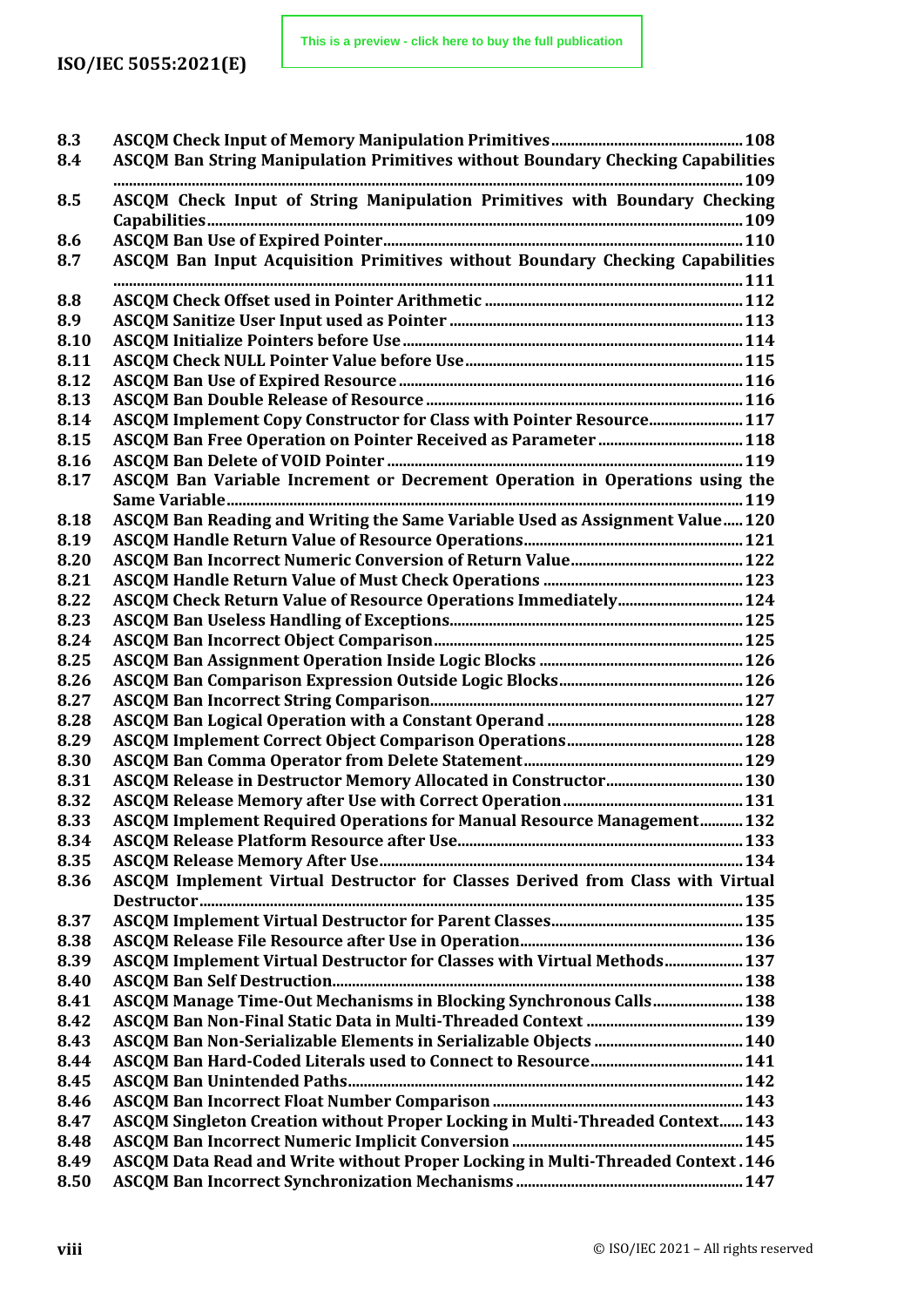| 8.51  | ASCQM Ban Resource Access without Proper Locking in Multi-Threaded Context. 148       |  |
|-------|---------------------------------------------------------------------------------------|--|
| 8.52  |                                                                                       |  |
| 8.53  |                                                                                       |  |
| 8.54  | ASCQM Ban Storage of Local Variable Address in Global Variable  151                   |  |
| 8.55  |                                                                                       |  |
| 8.56  |                                                                                       |  |
| 8.57  |                                                                                       |  |
| 8.58  | ASCQM Ban Creation of Lock on Private Non-Static Object to Access Private Static Data |  |
|       |                                                                                       |  |
| 8.59  |                                                                                       |  |
| 8.60  |                                                                                       |  |
| 8.61  |                                                                                       |  |
| 8.62  |                                                                                       |  |
| 8.63  | ASCQM NULL Terminate Output of String Manipulation Primitives 158                     |  |
| 8.64  |                                                                                       |  |
| 8.65  |                                                                                       |  |
| 8.66  |                                                                                       |  |
| 8.67  |                                                                                       |  |
| 8.68  |                                                                                       |  |
| 8.69  |                                                                                       |  |
| 8.70  | ASCQM Ban Use of Thread Control Primitives with Known Deadlock Issues 164             |  |
| 8.71  | ASCQM Ban Buffer Size Computation Based on Bitwise Logical Operation 165              |  |
| 8.72  | ASCQM Ban Buffer Size Computation Based on Array Element Pointer Size  166            |  |
| 8.73  | ASCQM Ban Buffer Size Computation Based on Incorrect String Length Value  167         |  |
| 8.74  | ASCQM Ban Sequential Acquisitions of Single Non-Reentrant Lock  168                   |  |
| 8.75  |                                                                                       |  |
| 8.76  |                                                                                       |  |
| 8.77  |                                                                                       |  |
| 8.78  |                                                                                       |  |
| 8.79  |                                                                                       |  |
| 8.80  | ASCQM Check Boolean Variables are Updated in Different Conditional Branches           |  |
|       |                                                                                       |  |
| 8.81  |                                                                                       |  |
| 8.82  | ASCQM Ban Not Operator on Non-Boolean Operand of Comparison Operation 174             |  |
| 8.83  |                                                                                       |  |
| 8.84  |                                                                                       |  |
| 8.85  |                                                                                       |  |
| 8.86  |                                                                                       |  |
| 8.87  |                                                                                       |  |
| 8.88  | ASCQM Sanitize User Input used in Document Manipulation Expression  181               |  |
| 8.89  | ASCQM Sanitize User Input used in Document Navigation Expression 183                  |  |
| 8.90  |                                                                                       |  |
| 8.91  |                                                                                       |  |
| 8.92  |                                                                                       |  |
| 8.93  |                                                                                       |  |
| 8.94  |                                                                                       |  |
| 8.95  |                                                                                       |  |
| 8.96  |                                                                                       |  |
| 8.97  |                                                                                       |  |
| 8.98  |                                                                                       |  |
| 8.99  |                                                                                       |  |
| 8.100 |                                                                                       |  |
| 8.101 |                                                                                       |  |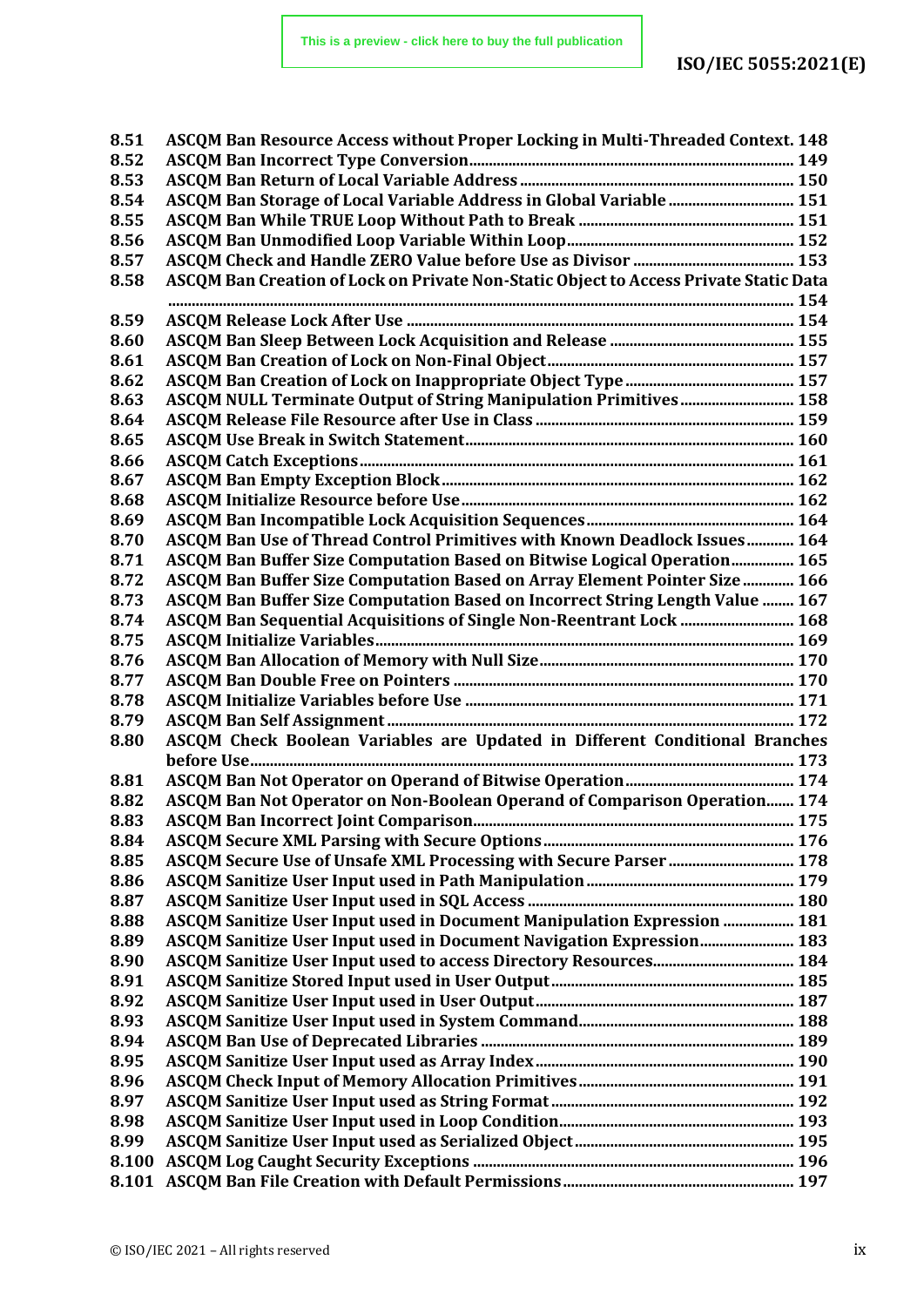|   | 8.102 ASCQM Ban Use of Prohibited Low-Level Resource Management Functionality 198 |  |
|---|-----------------------------------------------------------------------------------|--|
|   |                                                                                   |  |
|   |                                                                                   |  |
|   | 8.105 ASCQM Ban Excessive Number of Index on Columns of Large Tables 202          |  |
|   |                                                                                   |  |
|   |                                                                                   |  |
|   |                                                                                   |  |
|   | 8.109 ASCQM Ban Excessive Number of Data Resource Access from non-stored SQL      |  |
|   |                                                                                   |  |
|   | 8.110 ASCQM Ban Excessive Number of Data Resource Access from non-SQL Code  207   |  |
|   |                                                                                   |  |
|   |                                                                                   |  |
|   |                                                                                   |  |
|   |                                                                                   |  |
|   |                                                                                   |  |
|   |                                                                                   |  |
|   |                                                                                   |  |
|   | 8.118 ASCQM Limit Algorithmic Complexity via Cyclomatic Complexity Value  213     |  |
|   |                                                                                   |  |
|   |                                                                                   |  |
|   |                                                                                   |  |
|   |                                                                                   |  |
|   |                                                                                   |  |
|   | 8.124 ASCQM Ban Loop Value Update within Incremental and Decremental Loop 218     |  |
|   |                                                                                   |  |
|   |                                                                                   |  |
|   | 8.127 ASCQM Ban Excessive Number of Concrete Implementations to Inherit From  220 |  |
|   |                                                                                   |  |
|   | 8.129 ASCQM Sanitize User Input used in Expression Language Statement 221         |  |
|   |                                                                                   |  |
|   |                                                                                   |  |
|   |                                                                                   |  |
|   |                                                                                   |  |
|   | 8.134 ASCQM Limit Algorithmic Complexity via Module Design Complexity Value 226   |  |
|   | 8.135 ASCQM Limit Algorithmic Complexity via Essential Complexity Value  227      |  |
|   |                                                                                   |  |
| 9 |                                                                                   |  |
|   |                                                                                   |  |
|   |                                                                                   |  |
|   |                                                                                   |  |
|   |                                                                                   |  |
|   |                                                                                   |  |
|   |                                                                                   |  |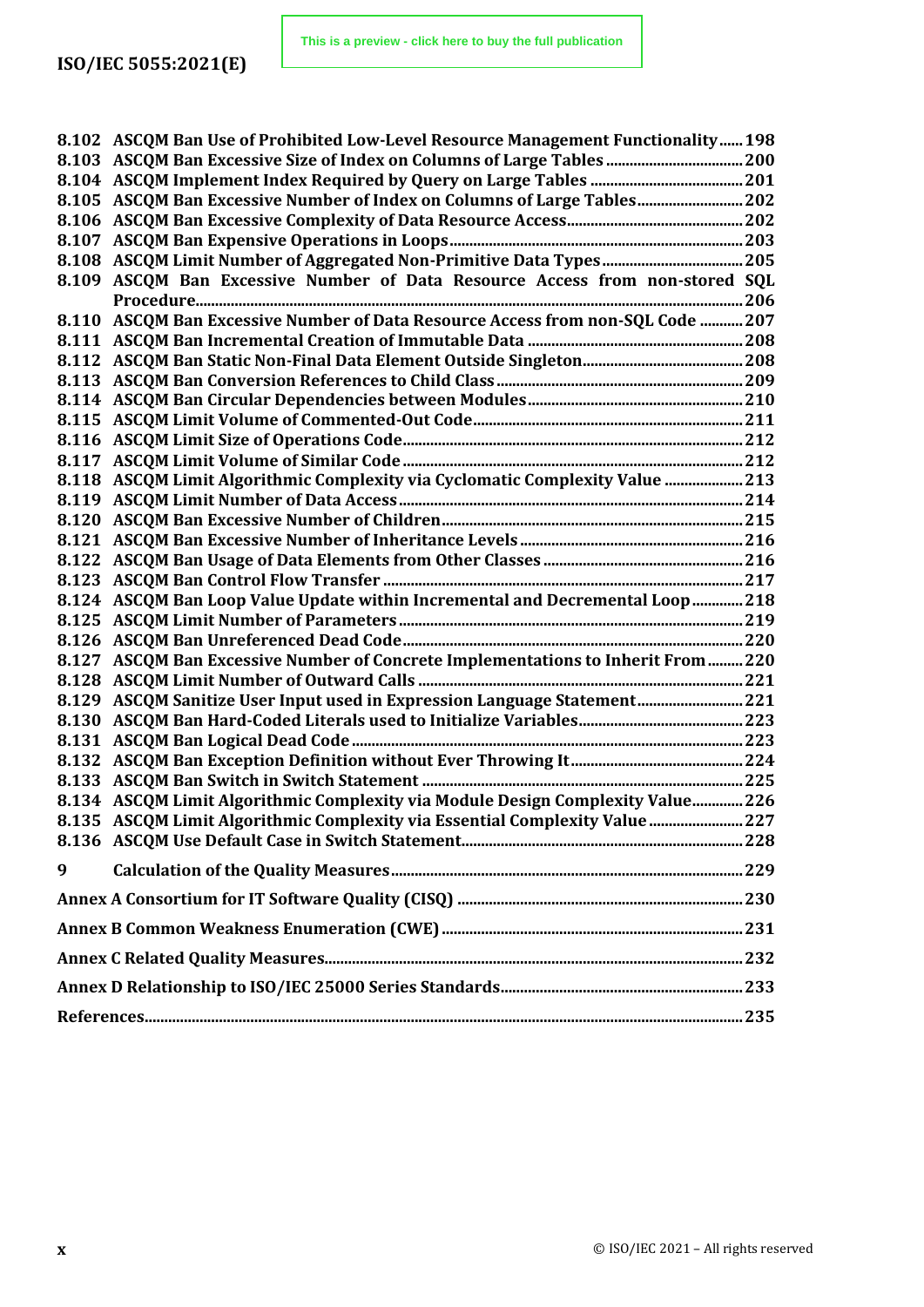## **Foreword**

ISO (the International Organization for Standardization) and IEC (the International Electrotechnical Commission) form the specialized system for worldwide standardization. National bodies that are members of ISO or IEC participate in the development of International Standards through technical committees established by the respective organization to deal with particular fields of technical activity. ISO and IEC technical committees collaborate in fields of mutual interest. Other international organizations, governmental and non-governmental, in liaison with ISO and IEC, also take part in the work.

The procedures used to develop this document and those intended for its further maintenance are described in the ISO/IEC Directives, Part 1. In particular, the different approval criteria needed for the different types of document should be noted (see [www.iso.org/directives\)](https://www.iso.org/directives-and-policies.html).

Attention is drawn to the possibility that some of the elements of this document may be the subject of patent rights. ISO and IEC shall not be held responsible for identifying any or all such patent rights. Details of any patent rights identified during the development of the document will be in the Introduction and/or on the ISO list of patent declarations received (see [www.iso.org/patents\)](https://www.iso.org/iso-standards-and-patents.html) or the IEC list of patent declarations received (see [http://patents.iec.ch\)](http://patents.iec.ch/).

Any trade name used in this document is information given for the convenience of users and does not constitute an endorsement.

For an explanation of the voluntary nature of standards, the meaning of ISO specific terms and expressions related to conformity assessment, as well as information about ISO's adherence to the World Trade Organization (WTO) principles in the Technical Barriers to Trade (TBT), see [www.iso.org/iso/foreword.html.](http://www.iso.org/iso/foreword.html)

This document was prepared by the Object Management Group (OMG) (as Automated Source Code Quality Measures [ASCQM], Version 1.0) and drafted in accordance with its editorial rules. It was adopted, under the JTC 1 PAS procedure, by Joint Technical Committee ISO/IEC JTC 1, *Information technology*.

Any feedback or questions on this document should be directed to the user's national standards body. A complete listing of these bodies can be found at [www.iso.org/members.html.](https://www.iso.org/members.html)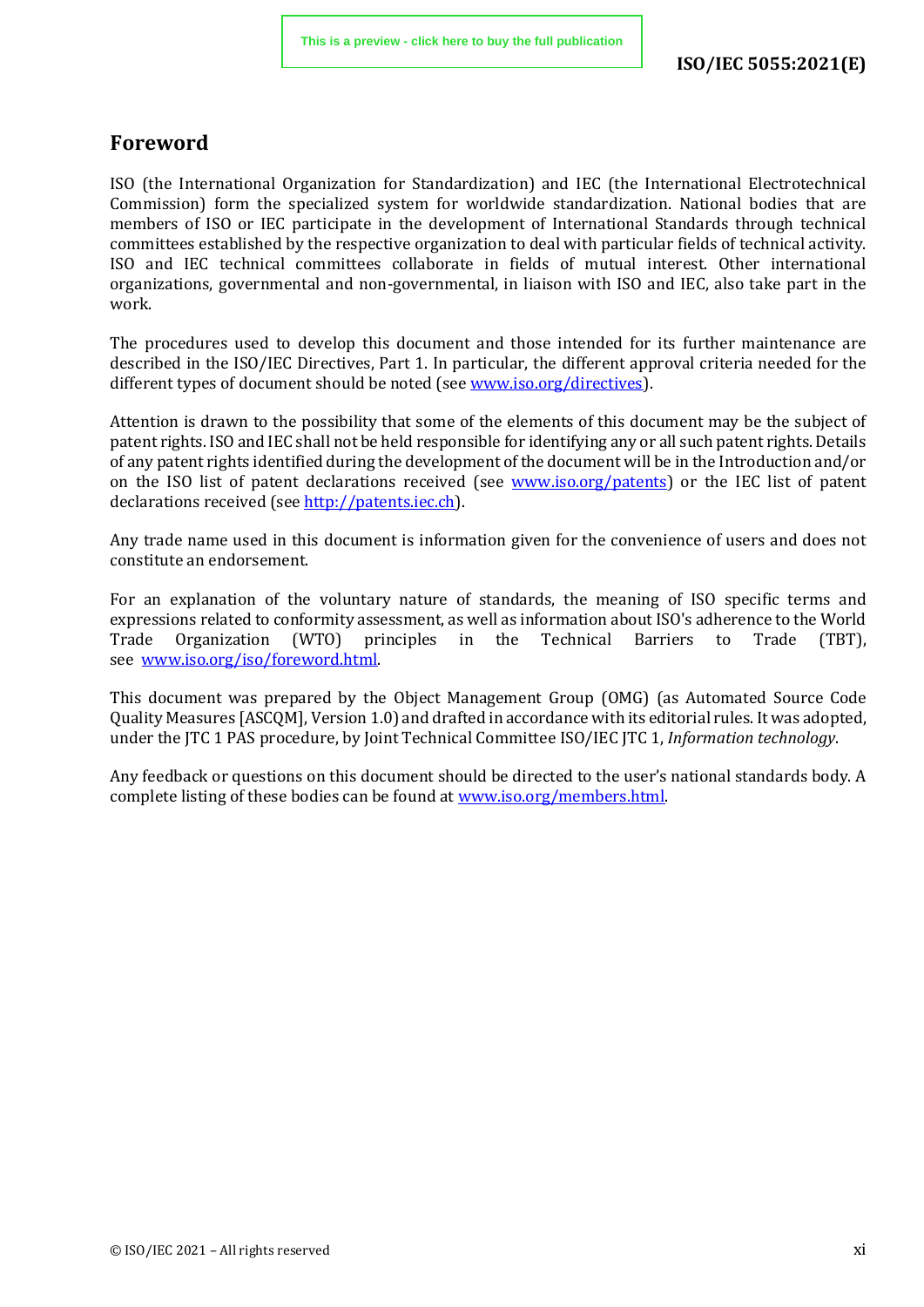#### **Introduction**

Computers are being used in an increasing variety of application areas where their correct operation is critical for business accuracy or human safety. Developing or selecting trustworthy, dependable software products is of prime importance. Quantitative evaluation of software product quality is key to ensuring correct performance. This assurance requires rigorous measures of software product quality characteristics. Defining these measures in an international standard is important for standardizing the use of such measures by public and commercial organizations.

ISO/IEC 5055:2020 Automated Source Code Quality Measures defines measures at the software product level (source code) for four of the quality characteristics defined in the software product quality model presented in ISO/IEC 25010-2. These measures conform to the definitions of quality characteristics in ISO/IEC 25010-2 that they quantify. Each measure is calculated from counts of severe weaknesses in the source code that affect the quality characteristic being measured. Each weakness is associated with one or more detection patterns that can guide the development of automated tools for quality analysis of software products. The weaknesses included in each measure were selected by an international team of software engineering experts based on the severity of their impact on a software product quality characteristic.

ISO/IEC 25023 defines software measures for the quality model in ISO/IEC 25010-2, but most all of these measures are at the behavioral level For instance, a measure for availability is defined as mean downtime, which does not identify the problems in the software that caused the downtime. ISO/IEC 5055:2020 therefore supplements ISO/IEC 25023 by defining software measures at the level of weaknesses in the source code. Thus, availability would be measured by the existence of software weaknesses that cause downtime such as poor error handling or missing timeouts. ISO/IEC 5055:2020 adds strong product level measurement to support the ISO/IEC 25000 software product quality standards.

ISO/IEC 5055:2020 may be revised from time to time based on new severe weaknesses being added or existing weaknesses in the model becoming less severe because of advances in computer science. Thus, this will be a standard that adapts to changes in the technology of computing.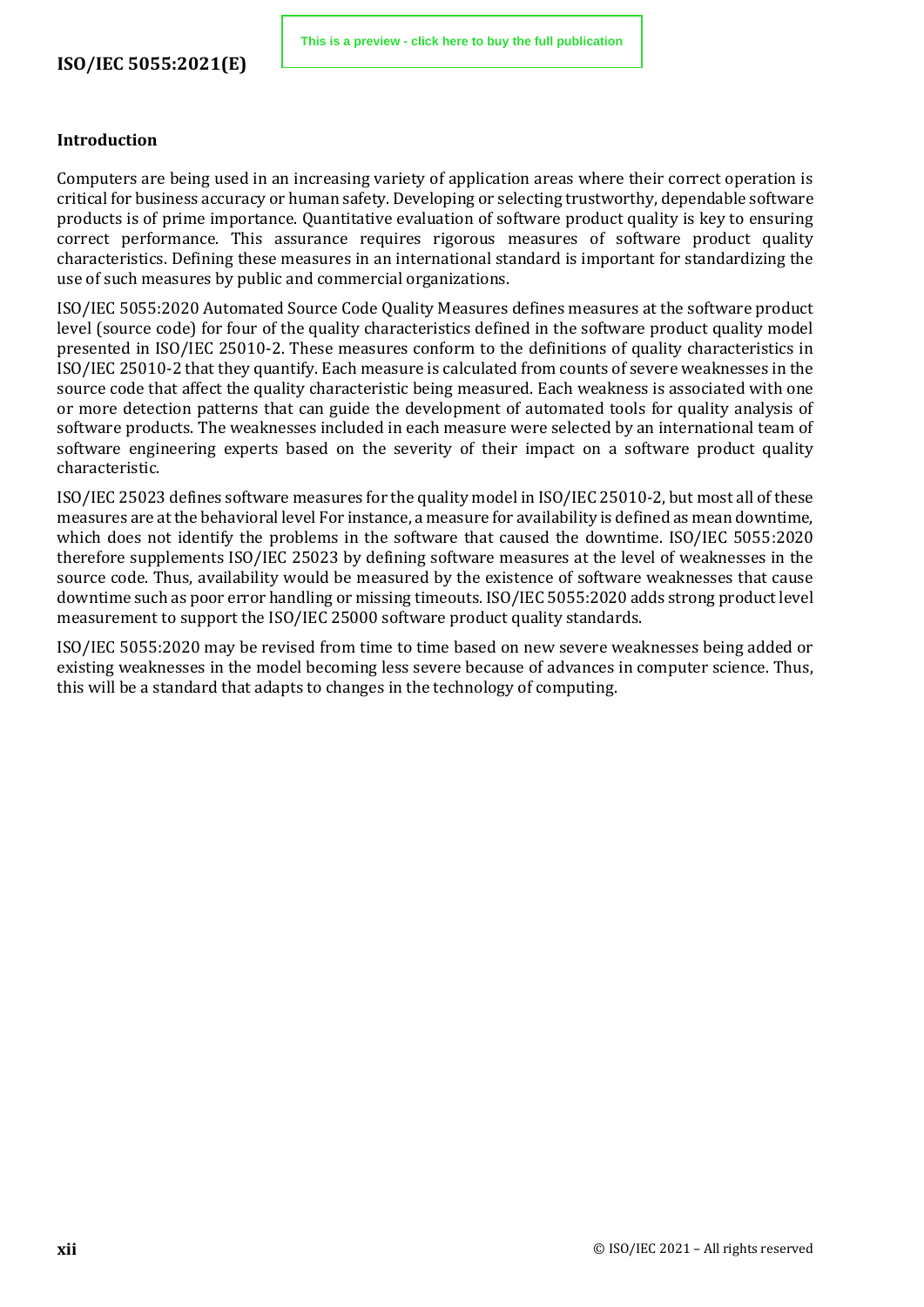## **Information technology — Software measurement — Software quality measurement — Automated source code quality measures**

#### <span id="page-12-0"></span>**1 Scope**

#### <span id="page-12-1"></span>**1.1Purpose**

The measures in this standard were calculated from detecting and counting violations of good architectural and coding practices in the source code that could result in unacceptable operational risks or excessive costs. Establishing standards for these measures at the source code level is important because they have been used in outsourcing and system development contracts without having international standards to reference. For instance, the ISO/IEC 25000 series of standards that govern software product quality provide only a small set of measures at the source code level.

A primary objective of updating these measures was to extend their applicability to embedded software, which is especially important for the growing implementation of embedded devices and the Internet of Things. Functionality that has traditionally been implemented in IT applications is now being moved to embedded chips. Since the weaknesses included in the measures specified in this document have been found to be applicable to all forms of software, embedded software is not treated separately in this specification.

#### <span id="page-12-2"></span>**1.2Overview of Structural Quality Measurement in Software**

Measurement of the structural quality characteristics of software has a long history in software engineering (Curtis, 1980). These characteristics are also referred to as the structural, internal, technical, or engineering characteristics of software source code. Software quality characteristics are increasingly incorporated into development and outsourcing contracts as the equivalent of service level agreements. That is, target thresholds based on structural quality measures are being written into contracts as acceptance criteria for delivered software. Currently there are no standards for most of the software structural quality measures used in contracts. ISO/IEC 25023 purports to address these measures, but most of them are measures of external behavior and do not sufficiently define measures that can be developed from source code during development. Consequently, providers are subject to different interpretations and calculations of common structural quality characteristics in each contract. This specification addresses one aspect of this problem by providing a specification for measuring four structural quality characteristics from the source code—Reliability, Security, Performance Efficiency, and Maintainability.

Recent advances in measuring the structural quality of software involve detecting violations of good architectural and coding practice from statically analyzing source code. Violations of good architectural and design practice can also be detected from statically analyzing design specifications written in a design language with a formal syntax and semantics. Good architectural and coding practices can be stated as rules for engineering software products. Violations of these rules will be called weaknesses in this specification to be consistent with terms used in the Common Weakness Enumeration (Martin & Barnum, 2006) which lists many of the weaknesses used in several of these measures.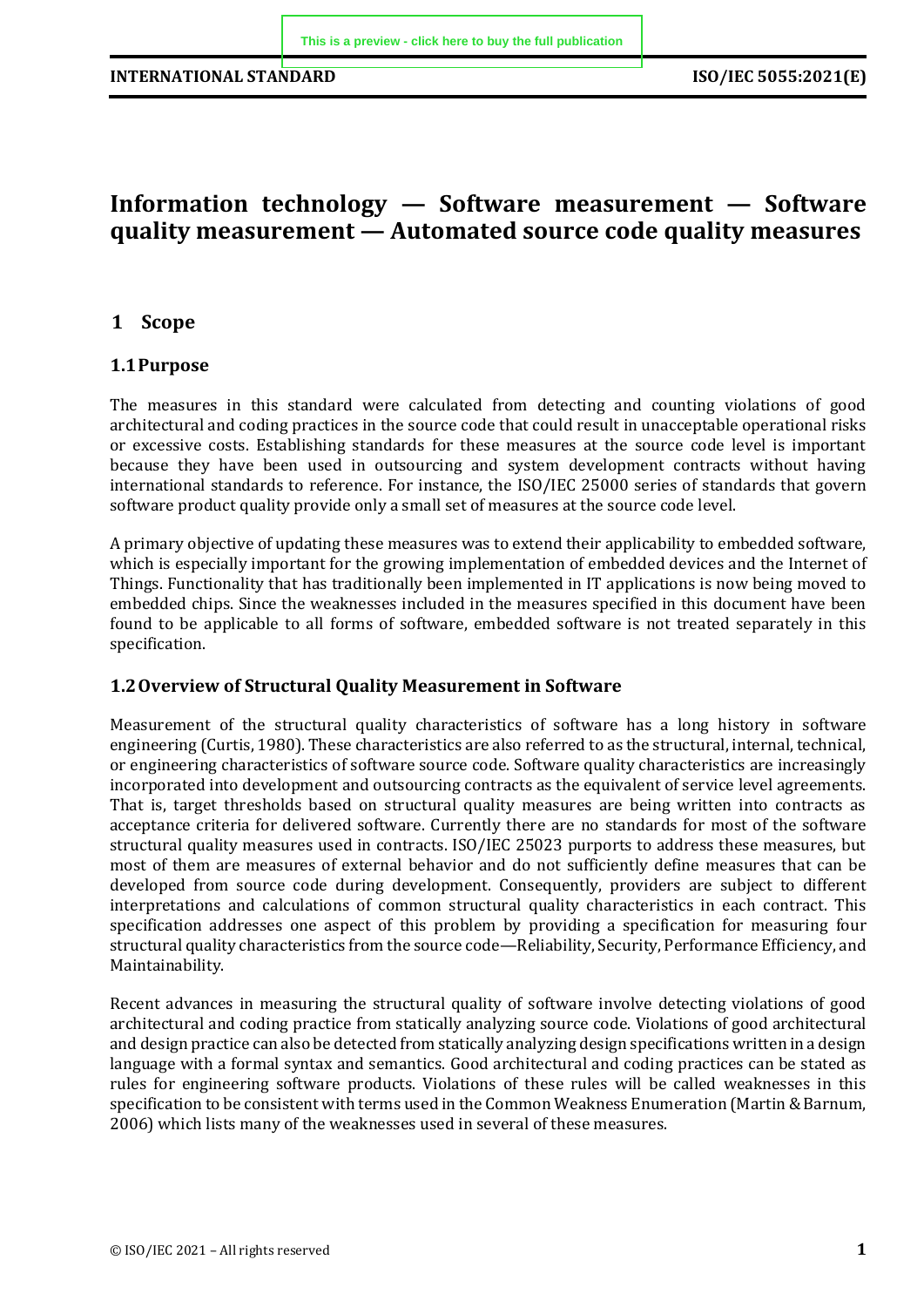#### **ISO/IEC 5055:2021(E)**

The Automated Source Code Quality Measures are correlated measures rather than absolute measures. That is, since they do not measure all possible weaknesses in each of the four areas, they do not provide absolute measures. However, since they include counts of what industry experts have determined to be most severe weaknesses, they provide strong indicators of the quality of a software system in each area. In most instances they will be highly correlated with the probability of operational or cost problems related to each measure's area.

Recent research in analyzing structural quality weaknesses has identified common patterns of code structures that can be used to detect weaknesses. Many of these 'Detection Patterns' are shared across different weaknesses. Detection Patterns will be used in this specification to organize and simplify the presentation of weaknesses underlying the four structural quality measures. Each weakness will be described as a quality measure element to remain consistent with ISO/IEC 25020. Each quality measure element will be represented as one or more Detection Patterns. Many quality measure elements (weaknesses) will share one or more Detection Patterns in common.

The normative portion of this specification represents each quality attribute (weakness) and quality measure element (detection pattern) using the Structured Patterns Metamodel Standard (SPMS). The code-based elements in these patterns are represented using the Knowledge Discovery Metamodel (KDM). The score for each of the four Automated Source Code Quality Measures from their quality measure elements is calculated by counting the number of detection patterns for each weakness, and then summing these numbers for all the weaknesses included in the specific quality characteristic measure.

#### <span id="page-13-0"></span>**2 Conformance**

Implementations of this specification should be able to demonstrate the following attributes to claim conformance—automated, objective, transparent, and verifiable.

- Automated—The analysis of the source code and counting of weaknesses shall be fully automated. The initial inputs required to prepare the source code for analysis include the source code of the application, the artifacts and information needed to configure the application for operation, and any available description of the architectural layers in the application.
- *Objective*—After the source code has been prepared for analysis using the information provided as inputs, the analysis, calculation, and presentation of results shall not require further human intervention. The analysis and calculation shall be able to repeatedly produce the same results and outputs on the same body of software.
- *Transparent*—Implementations that conform to this specification shall clearly list all source code (including versions), non-source code artifacts, and other information used to prepare the source code for submission to the analysis.
- *Verifiable*—Compliance with this specification requires that an implementation shall state the assumptions/heuristics it uses with sufficient detail so that the calculations may be independently verified by third parties. In addition, all inputs used shall be clearly described and itemized so that they can be audited by a third party.